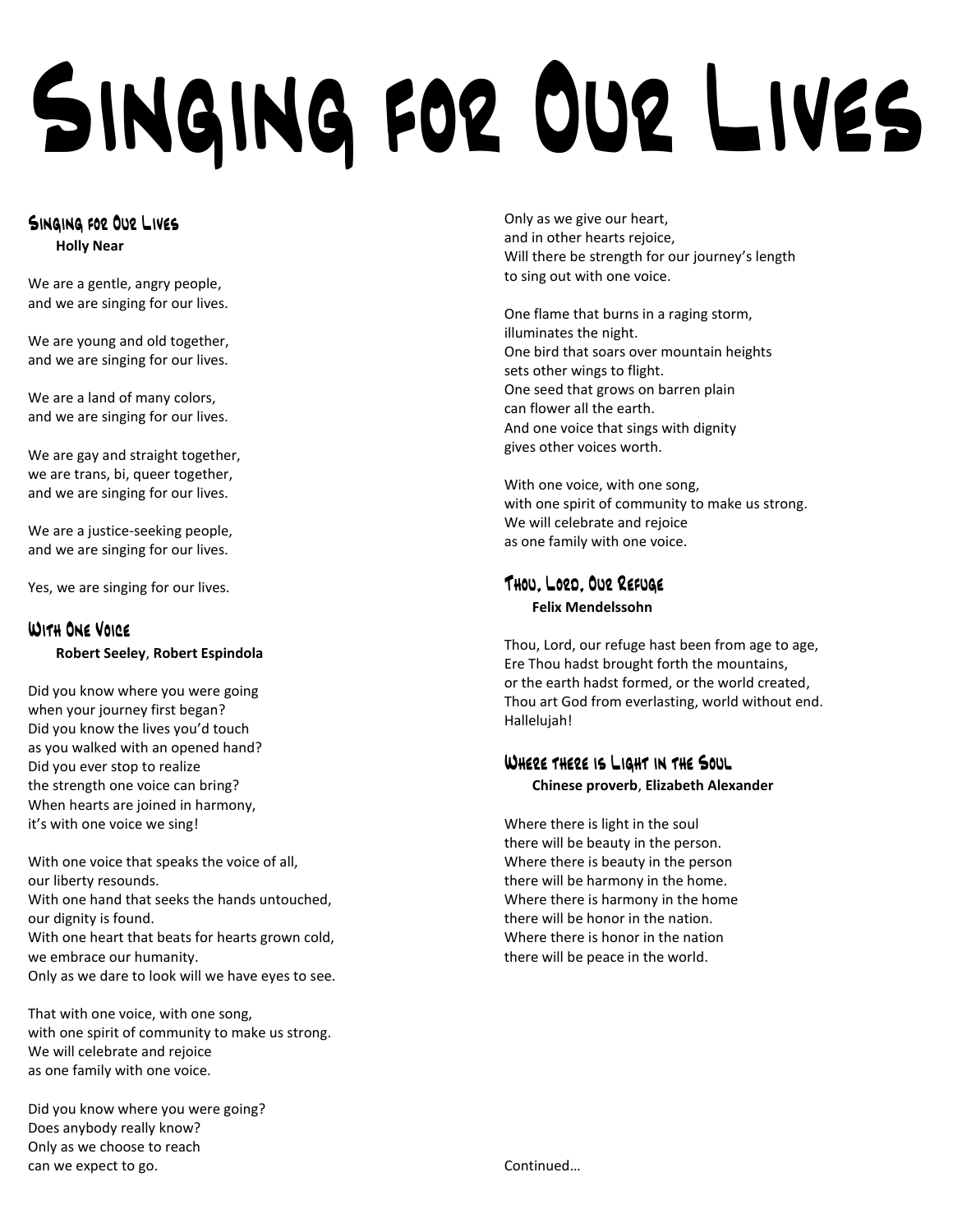# I CELEBRATE MYSELF

#### **James Deignan**

I celebrate myself even when I don't know how. I take the good I have in me and fling it to a thousand stars. I celebrate myself even when I'm not alright. I hold the good I have in me and cherish it like a child. The world never taught me how, I barely knew I could. But if birds can chirp and rivers can flow, Trees can grow and children can laugh

Then I can celebrate even when it's hard. I take the love I feel in me and share it with a thousand stars. I celebrate myself.

## READING

### **Alex Heetland**

One boy sitting reading a book. Boy meets girl, they fall in love, They adventure then fall in love, Or they fight then fall in love. One boy thinking, "Where am I? Where is me in this book?"

One girl sitting reading a book. Girl meets boy, they fall in love, She wears a dress and falls in love, She gets rescued then falls in love.

Straight stories, always straight stories. One girl thinking, "Where am I? Where is me in this book?"

One kid reading a book. Boy meets boy, they fall in love. Girl meets girl, they fall in love. They adventure then fall in love.

Gay stories, yes bi stories, Trans stories, lesbian stories, Pan stories, non-binary stories, Ace stories, al the queer stories.

One kid thinking, "There I am. There is me in this book."

Just me sitting reading a book.

## RESILIENCE

#### **Abbie Betinis**

Resilience, we are strong; shoulder to shoulder keep movin' on. Resilience, make a new plan; stand up again and say, "Yes, we can." Oh! Oh! We are strong; hold on! I wanna make it and I know we will, yes its hard to keep goin' but it's worse to stand still. Resilience.

## TESTIMONY

#### **Stephen Schwartz**

I don't want to be like this… I don't want to be who I am… Ev'ry day that I don't change, I blame myself, I am not trying hard enough… I don't want to be like this… I don't want to be how I am… When they find out, no one will love me, I'll lose my fam'ly and all of my friends… I'm trapped like a fish with a hook in its mouth... I am impersonating the person I show as me... I'm an imposter… I am a spy behind enemy lines… I pack my feelings so deep inside me they turn to concrete…

I don't want to be like this… I don't want to be how I am… Ev'ry night I ask God to end my life… I am an abomination… God take this away or take me away… I don't want to be like this… I don't want to be who I am… I don't want to be how I am… I don't want to be what I am... I don't want to be anymore… Today I'm going to hang myself… I'm trapped… Today I'm going to slit my wrists… I'm stuck… Today I'm going to jump off my building… I'm trapped… Take me away…

Ah… hang in, hang on… Wait… just a little longer…

I know it now… if I had made myself not exist, there is so much that I would have missed…

I would have missed so many travels and adventures, more wonders that I knew could be… So many friends with jokes and laughter, not to mention the joy of living in authenticity… Sometimes I cry, life can still be hard, but there's no part of me still crying, "Hide me…" I would have missed the chance to sing out like this with people I love beside me.

I have been brave, I grew and so did those around me, and now look what a life I've earned… It gets more than better, it gets amazing and astounding… If I could reach my past, I'd tell [them] what I've learned… I was more loved than I dared to know, there were open arms I could not see… And when I die, and when it's my time to go, I want to come back as me.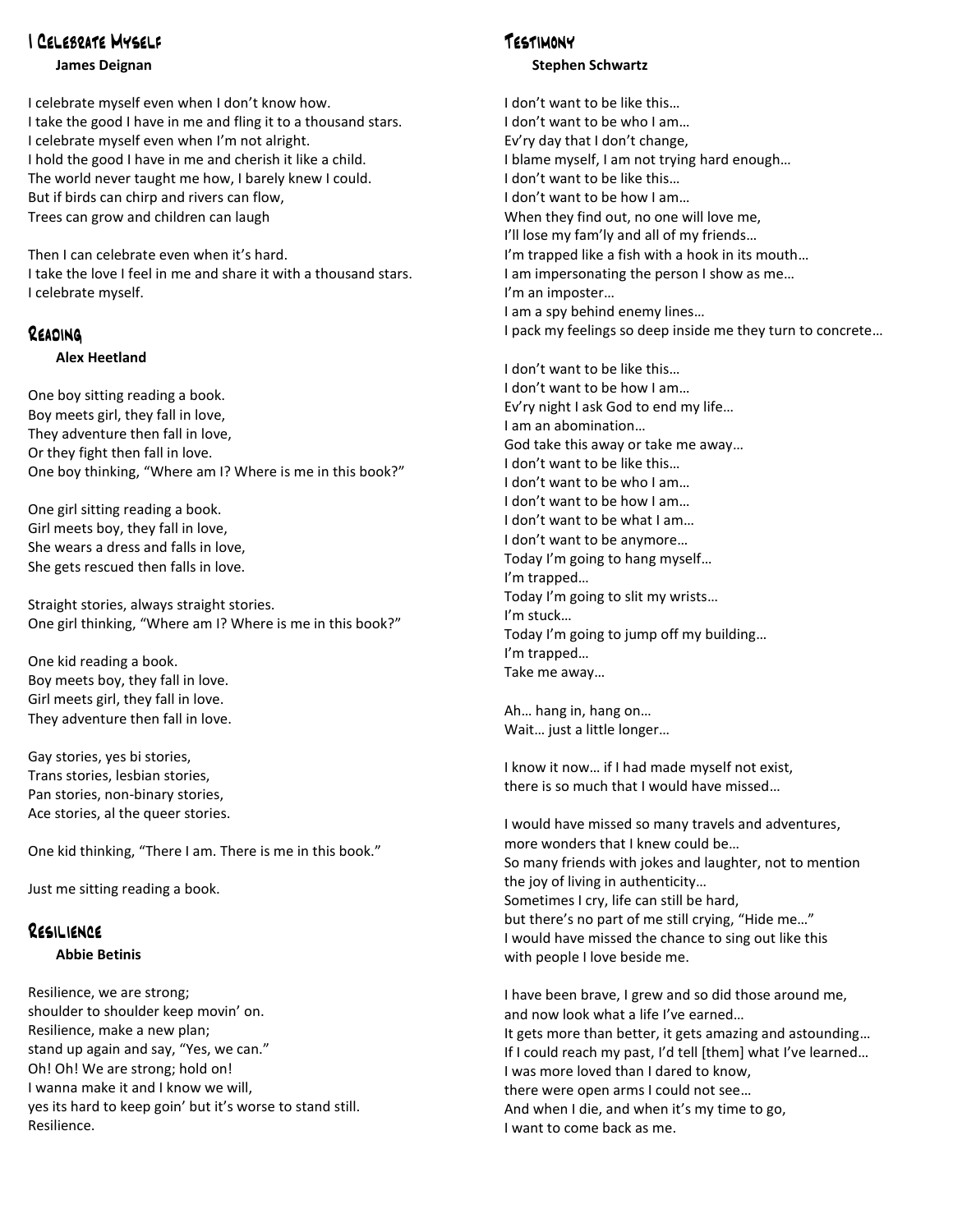## **DISAPPEAR**

Benj Pasek, Justin Paul

Guys like you and me We're just the losers Who keep waiting to be seen, right? I mean, no one seems to care Or stops to notice that we're there So we get lost in the in-between.

#### But

If you can somehow keep them thinking of me And make me more than an abandoned memory Well, that means we matter, too It means someone will see that you are there.

No one deserves to be forgotten. No one deserves to fade away. No one should come and go And have no one know he was ever even here. No one deserves to disappear.

It's true. Even if you've always been that Barely-in-the-background kind of guy You still matter. And even if you're somebody who can't escape the feeling That the world's passed you by You still matter. If you never get around to doing some remarkable thing That doesn't mean That you're not worth remembering.

Think of the people who need to know. They need to know So you need to show them.

I need to show them That no one deserves to be forgotten. No one deserves to fade away. No one should flicker out or have any doubt That it matters that they are here. No one deserves to disappear.

When you're falling in a forest And there's nobody around All you want is for somebody to find you. When you're falling in a forest And when you hit the ground All you need is for somebody to find you.

'Cause no one deserves to be forgotten. No one deserves to fade away. No one deserves to disappear. No one should flicker out or have any doubt That it matters that they are here. No one deserves to disappear.

# YOU WILL BE FOUND

Benj Pasek, Justin Paul

Have you ever felt like nobody was there? Have you ever felt forgotten in the middle of nowhere? Have you ever felt like you could disappear? Like you could fall, and no one would hear.

So let that lonely feeling wash away. 'Cause maybe there's a reason to believe you'll be okay. 'Cause when you don't feel strong enough to stand you can reach out your hand. And oh, someone will come runnin'. And I know they'll take you home.

Even when the dark comes crashin' through, when you need a friend to carry you. And when you're broken on the ground, you will be found. So let the sun come streamin' in, 'cause you'll reach up and you'll rise again. Lift your head and look around, you will be found.

There's a place where we don't have to feel unknown and ev'ry time you call out you're a little less alone. If you only say the word. From across the silence your voice is heard. Oh, someone will come runnin' to take you home.

Even when the dark comes crashin' through, when you need a friend to carry you. When you're broken on the ground, you will be found. So let the sun come streamin' in, 'cause you'll reach up and you'll rise again. If you only look around, you will be found.

Out of the shadows, the morning is breaking, and all is new. It's fillin' up the empty and suddenly I see that all is new. You are not alone.

Even when the dark comes crashin' through, when you need a friend to carry you. When you're broken on the ground, you will be found. So let the sun come streamin' in, 'cause you'll reach up and you'll rise again. If you only look around you will be found.